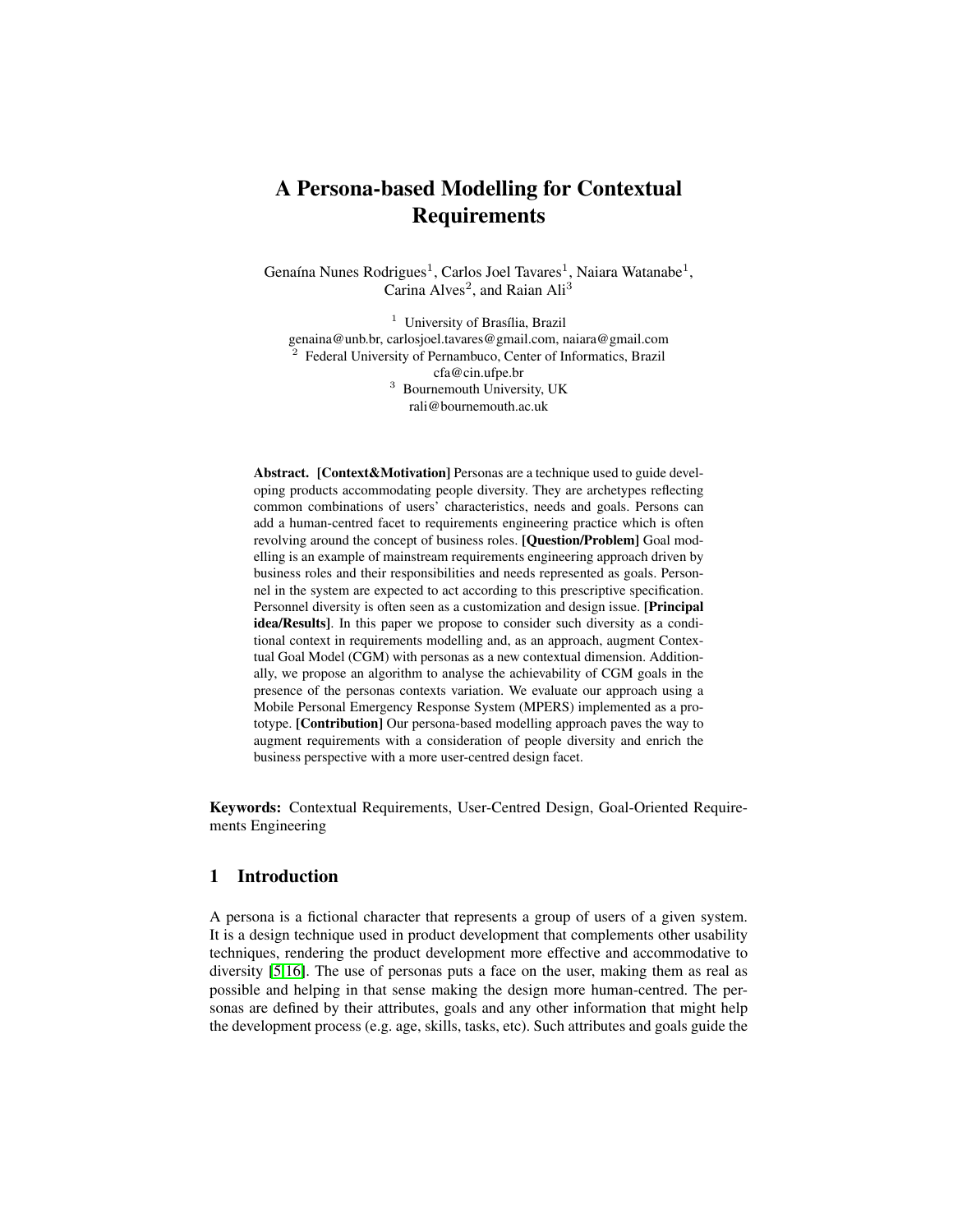development of a system solution and may provide a significant advantage during the research and conceptualisation stages of the design process [\[13\]](#page-15-1).

Goal-oriented requirements engineering (GORE) uses goals for the elaboration, specification, negotiation, documentation and modification of requirements in system development [\[18\]](#page-15-2). Goal models (GM) provide the goals for which the system should be designed and a set of ways to reach those goals in prescriptive and pragmatic manners [\[15,](#page-15-3)[20\]](#page-15-4). Personas, on the other hand, are synthesized into descriptions that include behavior patterns, goals, skills/capabilities, attitudes, and environment [\[5\]](#page-14-0). Therefore, goals and capabilities are core and also shared constituents for both goal modelling and personas making the integration of power between both techniques easier and natural.

GORE in general tends to take a business perspective where people are allocated to roles, responsibilities and permissions. However, we recognize that the individual levels cannot be normalized and would not be expected to play the same role in a similar and uniform way. On the other hand, the consideration of the personal differences case by case adds infeasible overhead to the engineers and introduce the need for personalizing the requirements [\[17\]](#page-15-5). We propose the use of personas as a feasible mechanism putting two perspectives together. First, as a way to handle the lack of consideration of users as people with personality and goals not necessarily completely aligned with their roles in the system. Second, as a normative way of operation to handle the complexity of taking into account a multitude of personal difference.

Persona information can be modelled as contextual conditions on the set of requirements and their alternative strategies of achievement following from their behavior patterns and capabilities. By context we mean *a partial state of the world that system operates* [\[1\]](#page-14-1) specified as a formula or world predicate that must be fulfilled to enable the activation of a requirement and also its achievement through certain alternative pathways in the goal analysis. For example, consider a system that requires a person to specify their location and situation in case they require a prompt delivery of an ambulance. If the person is averse to technology, they might not be able to perform well such action in such emergency situation. However, such aversion is not exactly a personal goal or neither a system goal, but instead part of the person's characteristic that enables or hinders the need for certain goals and their alternative ways of achievements.

In this paper, we introduce the notion of personas as a source of context when modelling contextual requirements so that we empower requirements modelling practice with personalization and human-centred design facets. In addition, we propose a method for goal achievement sensitive to their actual set of personas. We formalize a structure where personas attributes and goals are then used to define the contextual operation the system. Therefore, the contributions of the paper are threefold. First, we propose a methodology that articulates the information of personas and map them to contextual goal models (CGM) [\[1\]](#page-14-1) as contextual condition. Secondly, we propose an algorithm to analyse the achievability of CGM goals in the presence of the personas contexts variation. Lastly, we carry out an exploratory study performed on the Mobile Personal Emergency System (MPERS) [\[15\]](#page-15-3) to assess the benefits and feasibility of the approach.

The remaining sections of the paper are structured as follows: Section [2](#page-2-0) explores the background needed for understanding the paper. Section [3](#page-3-0) we present our conceptual model and the methodology used in this paper. Section [4](#page-9-0) presents the exploratory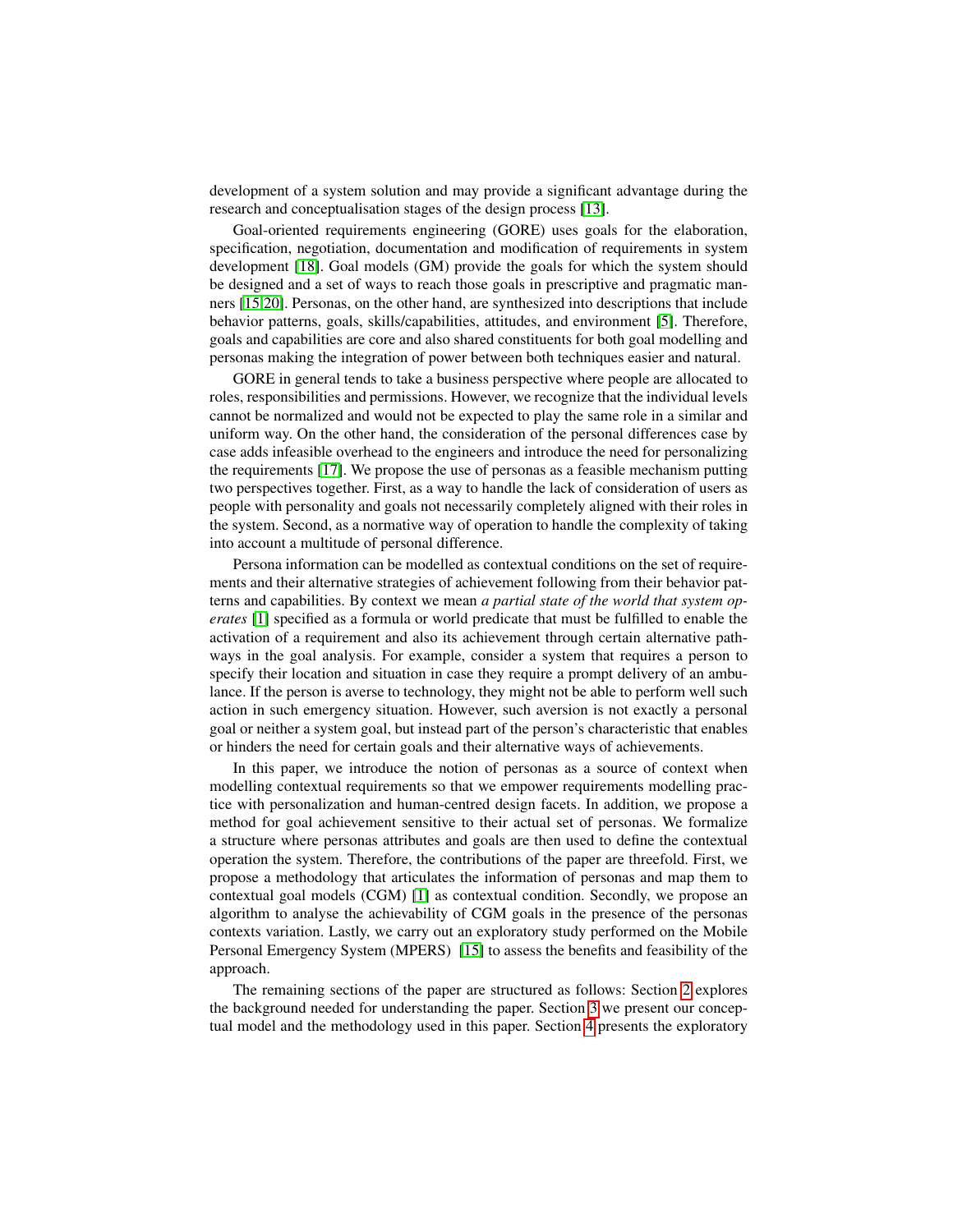study we conducted on the Mobile Personal Emergency Systems (MPERS). Section [5](#page-12-0) presents literature works most related to the focus of our work. In Section [6](#page-13-0) we conclude our work and present future directions we envision.

## <span id="page-2-0"></span>2 Background

In this section we present a brief background needed for the understanding of our approach: Contextual Goal Models and Personas.

#### 2.1 Contextual Goal Models

Contextual Goal Model (CGM), proposed in [\[1\]](#page-14-1), extends classic Goal Models by the explicit presentation of the relationship between a goals and their achievement strategies and quality of those strategies on one hand, and the dynamic nature of the system surrounding, i.e. its context, on the other. Context is defined as *a partial state of the world in which the system operates and is relevant to its goals* [\[1\]](#page-14-1). It is a reification of that system surrounding in terms of concrete conditions [\[11\]](#page-15-6). Context and its different status operate as an adaptation driver when deciding the goals to activate and the alternatives to adopt and reach the activated goals. It also plays role in deciding the quality of those alternatives, i.e. their contributions to soft-goals. A context may be a patient's health status, a person's relationship status, a specific season of the year, etc.

The CGM presented in Figure [1](#page-3-1) depicts the goals to be achieved by a Mobile Personal Emergency Response System (MPERS) which is meant to respond to emergencies in an assisted living environment. The root goal is respond to emergency", which is performed by the actor Mobile Personal Emergency Response. The root goal is divided into four sub-goals: emergency is detected", [p] is notified about emergency", central receives [p] info" and medical care reaches [p] ([p] stands for patient). Such goals are then further decomposed, within the boundary of an actor, to finally reach executable tasks or delegations to other actors. A task is a process performed by the actor and a delegation is the act of passing a goal on to another actor that can perform it.

#### 2.2 Persona Characterization

Persona is a fictional character, an archetype of a group of people of the real world [\[5,](#page-14-0)[16\]](#page-15-0). It is a design technique widely used on product development. A persona is defined primarily by its objectives, determined in a process of successive refinements during the initial investigation of the domain of an activity. The Persona structure is derived through a research process, which aims to collect information from various users of the system and, from this, create representative profiles for a group of users. Our persona, Mary Collins in Figure [2,](#page-4-0) contains the characteristics: age, profession, attributes and goals, but that amount of attributes is not fixed, it depends on how detailed and fine-grained a persona description needs to be which is also dependent on the use and other design artefacts personas are intended to complement.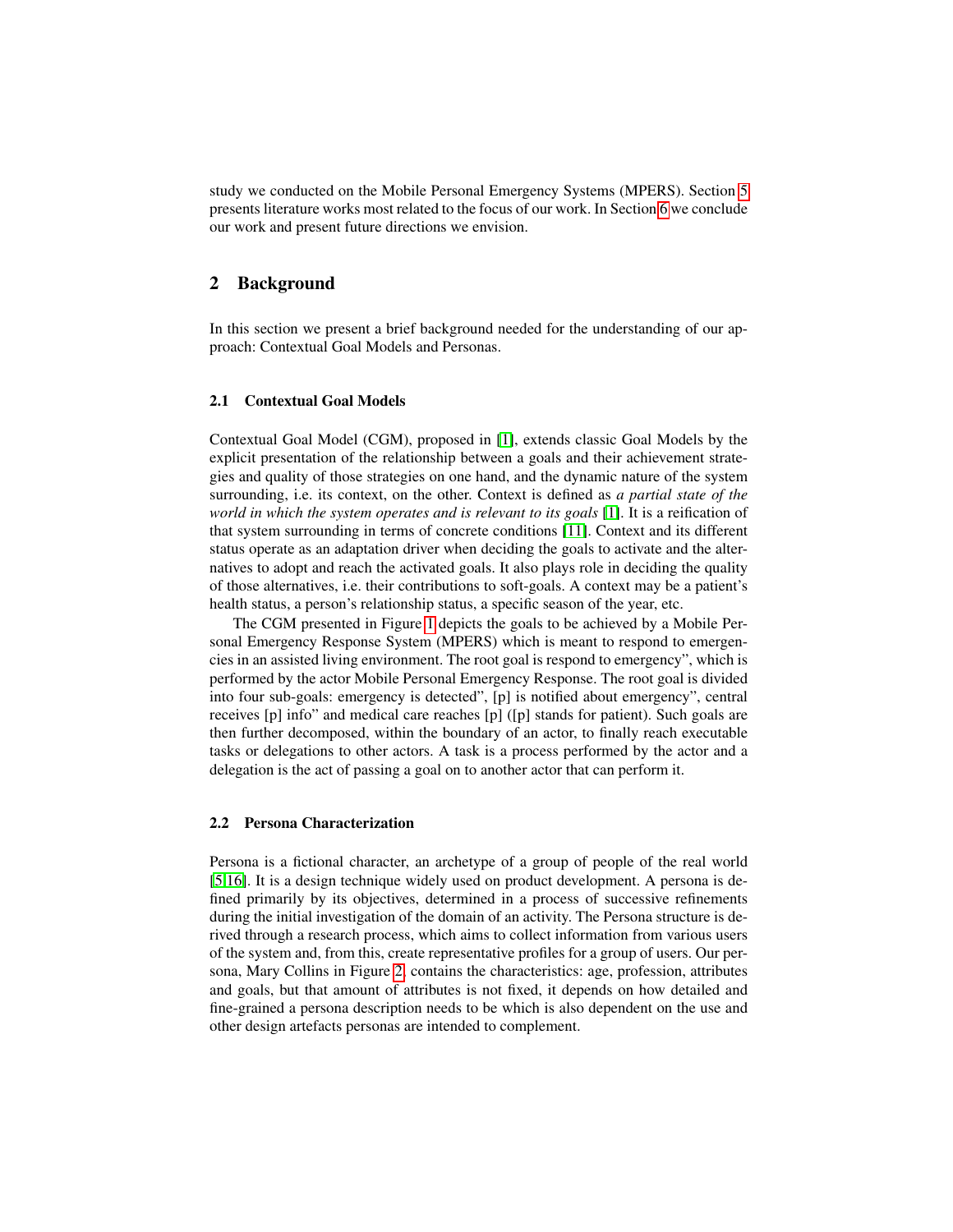<span id="page-3-1"></span>

Fig. 1: A CGM for responding to emergencies in an assisted living environment, adapted from [\[15\]](#page-15-3).

# <span id="page-3-0"></span>3 Persona-based Modelling for GORE

In this section, we present our conceptual model and the methodology of using personas in conjunction with CGM to add human-centred contextual facets to the requirements model.

#### 3.1 Persona for Contextual Goal Models

In this section we propose an extension to the CGM integrating it with personas. CGMs take into consideration contexts as conditions on i) the options embedded in the system to be developed, i.e. functional requirements modelled as goals and their strategies, and ii) their quality modelled, i.e. non-functional requirements modelled as soft-goals. Attributes of the users that will actually interact with the system can be seen also as contextual conditions. By considering them at the goal level, usually used at the early stages of development, we add a human perspective early on in the development process. Our extension to the model is highlighted on Figure [3.](#page-5-0) By including personas to our modeling, we can cater for the actual potential user groups of the software, allowing better specification of the user needs in the software, making the generic goals of the actors more assertive and more specific. In addition, the variability space presented through the space of personas representing users diversity allows identification of the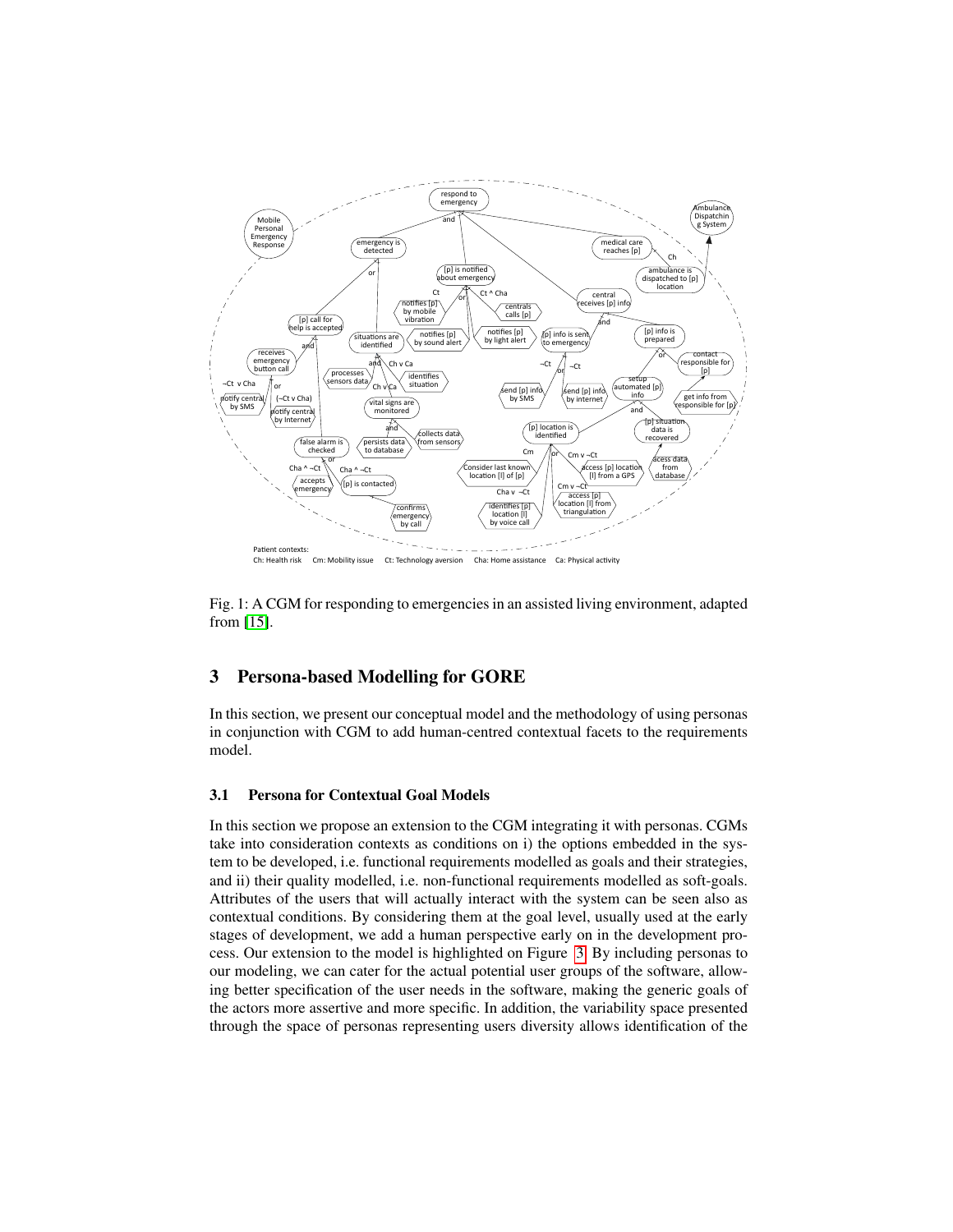# <span id="page-4-0"></span>**Mary Collins (Persona 1)**



Age: 70 years Profession: Retired

# **Attributes**

- · Live alone in a small house;
- · Does not have a houserkeeper, only diarist every 15 days;
- · Does other household chores;
- · Fell at home once, but did not fracture any bone;
- Has osteoporosis type 2 at an early stage;
- Has diabetes, high blood pressure and heart problems;
- . She is diurnal but wakes up twice at night to go to the bathroom;
- Has 2 childrens who lives in their homes;
- · Don't have Wi-Fi at home.

# Goals

- · To avoid frustating experiences with technologies;
- . To not to worry with her children;
- · To feel safe by not falling down at home;
- To have quality of life.

#### Fig. 2: The characterisation of persona Mary Collins.

impacts to the model to be used on properties like fitness to capabilities and usability. This means that the objectives of the persona can be checked against the objectives and options defined for the product to be developed, in this case the goal model of the system. Therefore, it is possible not only to define the system's functionalities but also to prioritize them from the point of view of the user, who is the one who interacts with the system. Our conceptual model depicted in Figure [3](#page-5-0) extends original definitions of the CGM, as our context definition is based on the persona's goals and attributes in its entirety. Major concepts of our model are: Goals, Persona, Context, Attributes, World Predicates, Facts *(a world predicate F is a fact for an actor A iff F can be verified by A. [\[1\]](#page-14-1))*. The CGM contains a set of Contexts linked to its variation points. A Context can aggregate a set of World Predicates in a form of a logical formula and will be validated through a specific Persona. A Persona aggregates a set of Goals and Attributes. Attributes are associated with a set of contextual facts that are aggregated into the World Predicates which constitute the atomic propositions of a certain context.

#### 3.2 Methodology

Our methodology comprises the following major steps: structuring personas attributes as contextual facts, characterizing personas contexts, mapping personas contexts into the CGM and checking the achievability of the CGM goals. We should note that our approach brings benefits to the process of goal-oriented requirements modelling inde-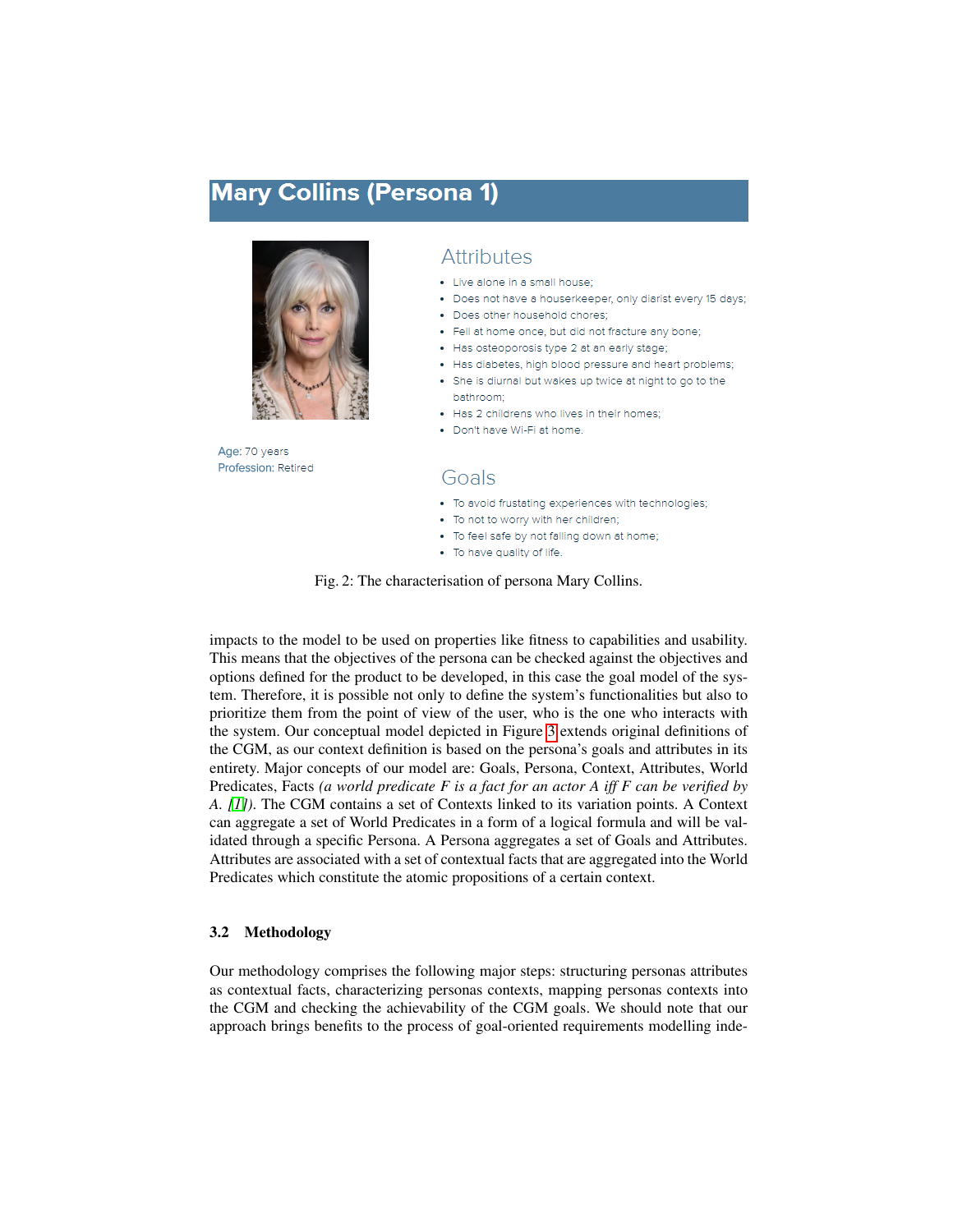<span id="page-5-0"></span>

Fig. 3: Conceptual model of our CGM-based persona modelling approach.

pendently from the technology used, i.e. KAOS, i\*, Tropos. We explain such steps in the following sections.

Structuring Persona Attributes as Contextual Facts The creation of personas relies on information gathered in the early requirements phase. Thus, the determination of the number, attributes, goals and types of personas depends on the potential stakeholders and the elicited requirements and purpose statement of the system. Prior to exploring how personas should be systematically analysed following our methodology, we first define how the informational content of a persona should be first mapped as contextual facts that can be integrated to the CGM [\[1\]](#page-14-1). In our work, we argue that persona attributes should be modelled as contextual conditions instead of functional requirements directly mapped as part of those sets of services a system should fulfill, in accordance with the argument in [\[17\]](#page-15-5). As such, we model each persona attribute as a contextual fact: *a world predicate for an actor A if the fact can be verified by A* [\[1\]](#page-14-1). We should note that the world predicate is a formula of logic predicates that specifies a context. In our work, the actor is archetyped as personas.

We formalize the description of the persona attributes into contextual facts as follows:

- 1.  $i$  is the id of the persona in the population of interest.
- 2.  $A_i \in \{A_1, A_2, ..., A_n\}$ , where A is a set of attributes as nominal categorical variables of i.
- 3. Each attribute  $A_i$  may have a corresponding contextual fact  $F_j$ , where  $i \leq j$ .
- 4.  $i = \bigcup^j$  $\bigcup_{n=1} F_n$ , the persona i is characterized as the union of  $F_j$  contextual facts.

Following the work of Chapman et al. [\[4\]](#page-14-2), the persona attributes can be sorted as a key-value list, where each key is a nominal categorical variable instantiated by an attribute of the persona. For example, from the excerpt of the persona Mary Collins, we can have a list of attributes:  $A_1$  ("Mary Collins") &  $B_1$  ("high probability of fall incidents") &  $C_1$ ("unfamiliar with technology") & etc,, where 1 is the id that uniquely identifies the persona Mary Collins. Attributes  $A_1$ ,  $B_1$  and  $C_1$  are categorical variables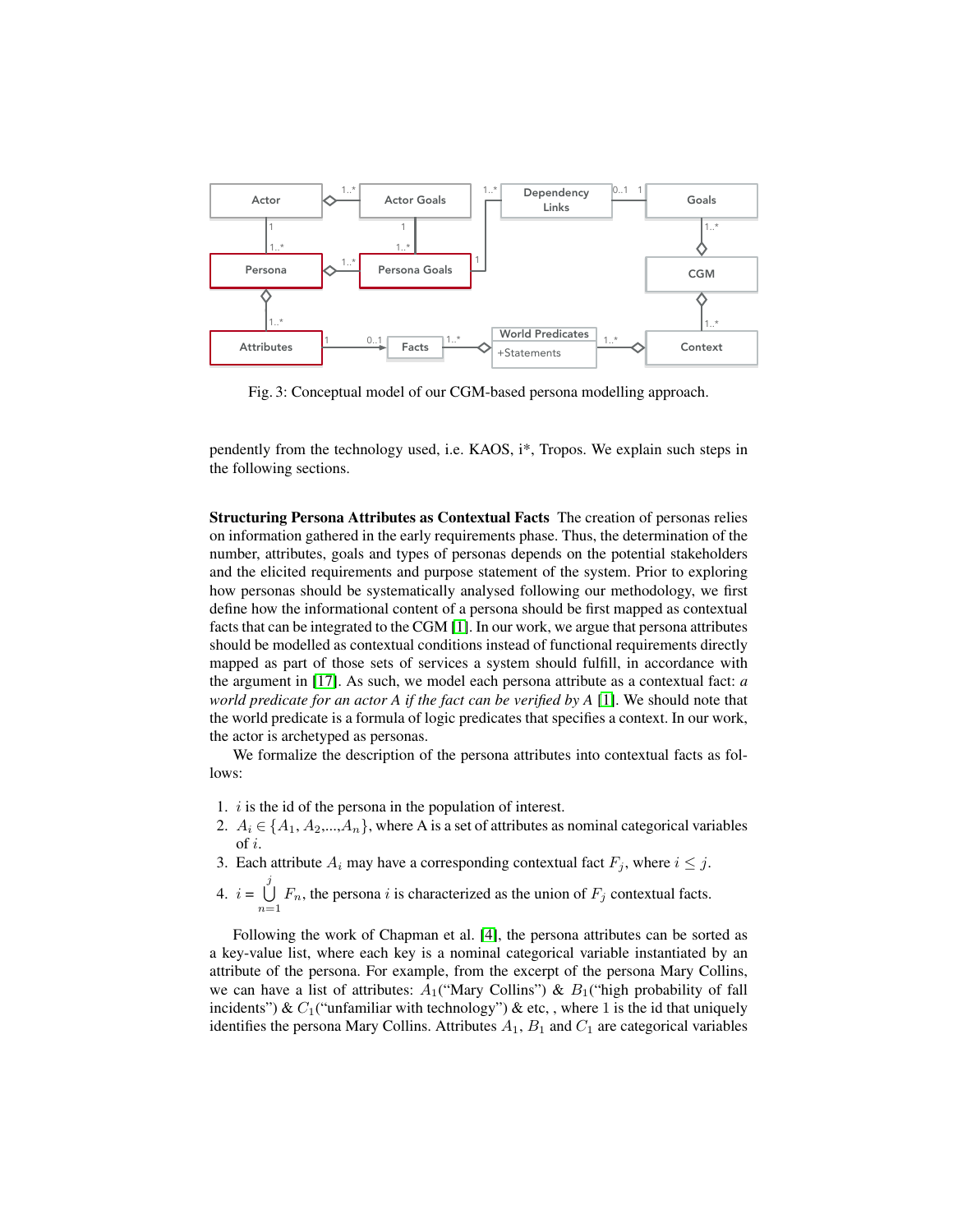that could be accordingly mapped to contextual fact such as  $name, healthProblem$ and techAversion, respectively.

In the formalization of personas attributes above, note that  $F_i$  is an index function that characterizes the facts under study pertaining *all* personas. For a particular category variable, the purpose is to have the more variation as possible to significantly represent the target system. For example, in order to comprehensively represent a group of patients to be modelled for the MPERS, various types of illness and health risk may be represented in different persona representations.

Characterizing Persona Contexts Once the persona's contextual facts are properly characterized, we then proceed to characterize all the contexts which will be further instantiated in the CGM to analyse if the system goals will be affected by the persona's characteristics as contexts of operation. To characterize the context that will be triggered by the persona we take in consideration the semantic information of the contextual facts. For example, in our persona Mary Collins the attribute  $B_1$ : "high probability of fall incidents" mapped into contextual fact  $health Problem$  can take part of the context  $healthRisk$ . Other facts could compose such context if, for example, another persona is characterized with another health Problem fact that could fit into health Risk context.

Following the work in [\[1\]](#page-14-1), we specify context as a predicate formula of and/or combinations of statements and facts. Note that the contextual facts in our work map only those relevant persona information that can be directly verified through data gathering, for example. In Figure [4](#page-7-0) we model context  $Ch$ : health Risk. Such context is defined by the following predicate formula:  $f1 \vee f2 \vee f3 \vee f4 \vee f5 \vee f6 \& wp1$ . Therefore, context Ch applies if at least one of such contextual facts is true (present) in the modelled personas *and* the health status of the patient is characterised either as low  $(f7)$ , medium  $(f8)$  or critical  $(f9)$  status. In particular, for other fuzzy typed values, an analogous modelling can be carried out as characterised by  $wp1$ , which actual range values should be defined by the domain expert. We should note that it is out of scope of our current work to define an approach to elicit contexts. We assume that the contexts characterization into facts should rely on domain expert validation. However, one could also use other sources of information to extract relevant contexts from available information, if present, or conduct a data gathering of personas' relevant information via survey study following the work of Chapman et al. [\[4\]](#page-14-2).

In Figure [1](#page-3-1) we illustrate five different patient contexts in the MPERS case study, where each context variant characterizes their own context formula. Namely, such contexts are the following ones: Ch:health risk, Cm: mobility issue, Ct: technology aversion, Cha: home assistance and Ca: physical activity. Once the contexts related to the persona are identified, the next step consists of the mapping of such contexts into the CGM. The contexts identified for the patients of the MPERS case study are presented in Figure [1.](#page-3-1) Once the contexts (formula) of the CGM have been defined, it is then possible to define all the contexts that are triggered by a given persona. Given all those contextual facts of a persona, if a context formula evaluates to true for the facts of a persona, it means such context is part of the set of contexts triggered by a persona. We formalize such set definition as follows: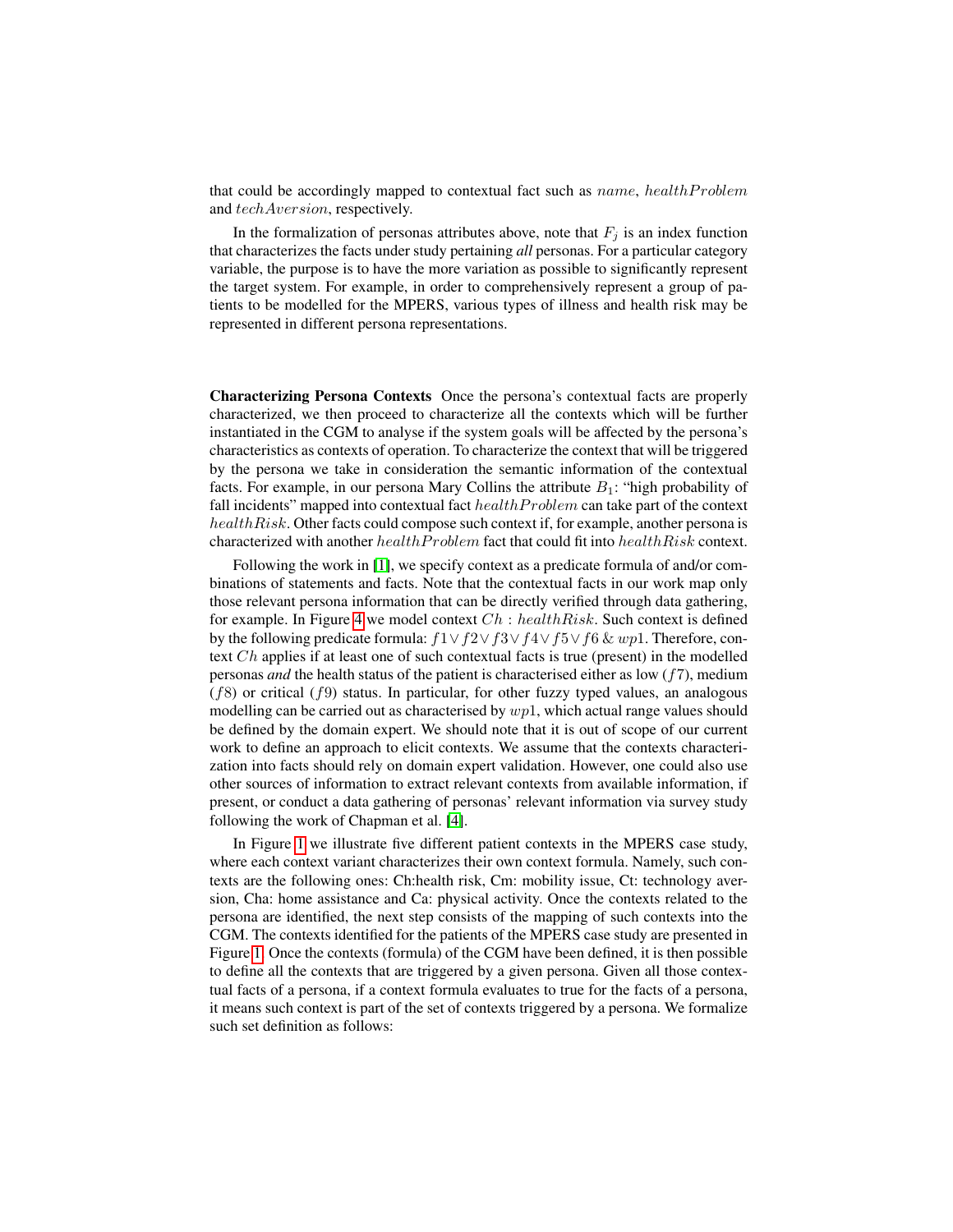<span id="page-7-0"></span>

Fig. 4: Context modelling excerpt.

**Definition 1** (Persona Context Set). Let the mapping function C: i  $\frac{C_j}{T}$  {*T, F*} which *returns true or false for the facts of persona i applied to context*  $C_j$ *. If*  $C_j(i) = T$ *, it means that*  $C_i \in \Omega$ *, where*  $\Omega$  *is the set of contexts triggered by persona i.* 

In case of our persona Mary Collins, she triggers the context set  $Ch$ ,  $Cha$  and  $Ct$ . The trigger of Mary's  $Ch$  is due to the fact that at least one of the facts from  $f1$  to  $f6$  are part of Mary's context facts list. Actually, not only  $f1$  but also  $f2$ ,  $f3$  and  $f6$  are facts of the persona Mary Collins. While Ct is triggered by the fact she *is not technology friendly* (f19) and Cha is triggered by the fact she *has an assisted living device*(f14).

Structuring Persona Goals Due to the fact that a persona represents user groups by using a rich and highly memorable description, they are easy to understand during the whole development process. In our proposal, a persona has several goals to achieve by using the system. The goals of a persona can be described in a holistic manner using the persona's psychological characteristics, attitudes, motivations, and preferences. Therefore, persona goals encapsulate a comprehensive description of representative users' needs and expectations regarding the system under development. It also clarifies decision rationales to prioritize a particular goal. Initially, during the definition of a persona as described in Figure [2,](#page-4-0) the requirements team should textually describe the persona attributes and goals. Following the proposal by [\[9\]](#page-15-7), the persona attributes and goals previously defined in a textual format can be represented by means of goals, softgoals, or tasks. As such, an actor can be associated by different personas, in which each persona has his/her specific goals and contexts, as illustrated in Figure [5.](#page-8-0) For instance, in our case study, actors can be patients and doctors. The group of patients as users is very heterogeneous and can be classified in specific personas such as: Mary who is averse to technology, Dorothy who has difficulty in walking, and Jennifer who does physical activity, has facility with technology but takes controlled medication. In our study, the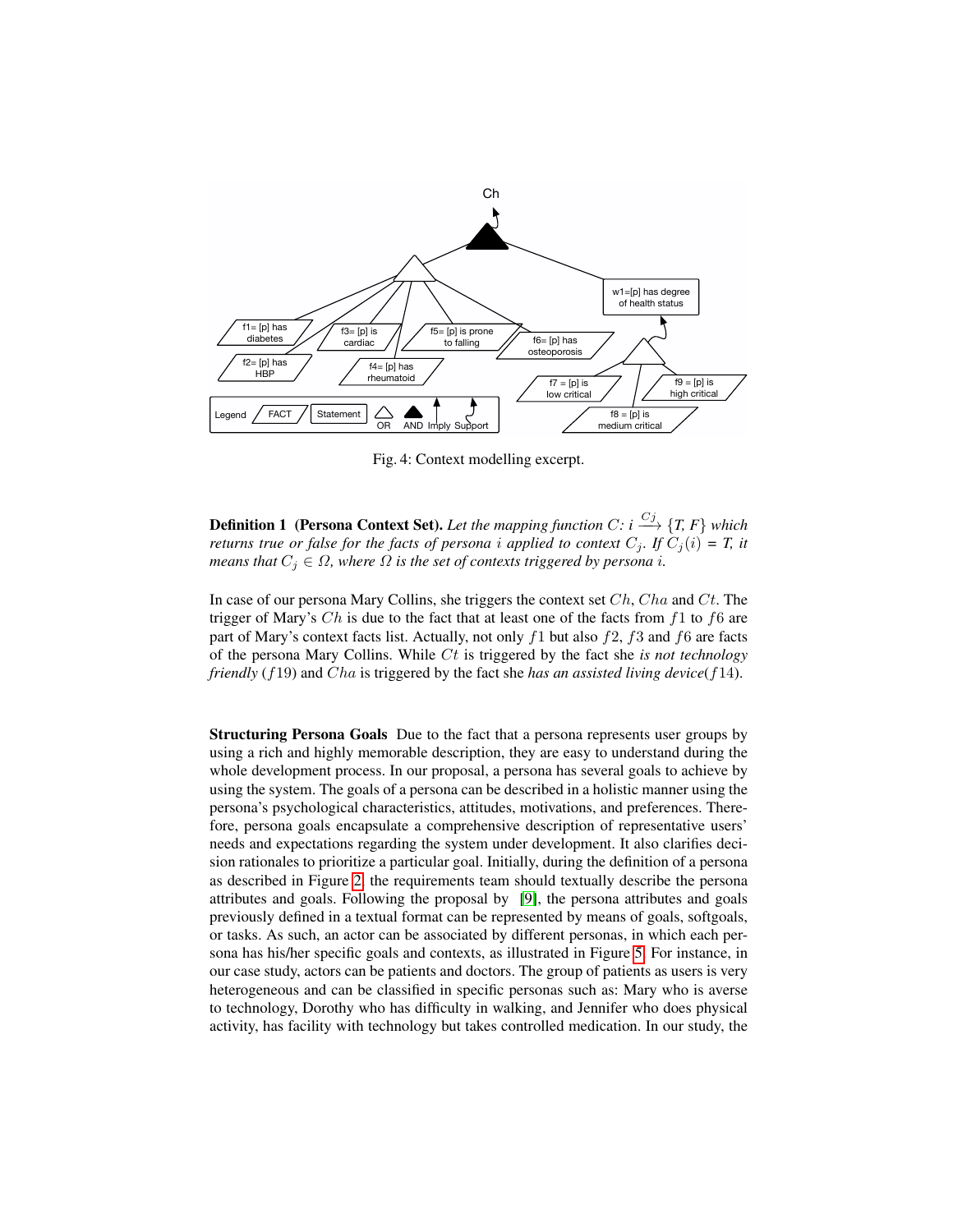<span id="page-8-0"></span>actor doctor is represented by the persona Paul<sup>[4](#page-8-1)</sup>. Then, we identify the extent to which



Fig. 5: The Relationship Between Actors and Persona Goals

each element contributes to the persona goal satisfaction. The persona goals have relationships with the CGM via dependency links. Therefore the satisfiability of the persona goals can be defined as follows:

Definition 2 (Persona Goal Satisfaction). *Let the context set* Ω *triggered by persona* i*, the actor goal* Γ*, which the persona goal is link dependent, and the target system CGM. The persona goal satisfaction property*  $\Phi_i$  *is achieved when*  $(\Omega, \Gamma, \overline{CGM}) \vDash \Phi_i$ 

For example, in the MPERS scenario, the patient actor they want to be assisted. While the actor representing the medical doctor they want to assist the patient. However, it not only suffices to know if their goal to either be assisted or to assist via the MPERS will be achieved. The context of the patient and the doctor also needs to be taken into consideration to make sure the persona instantiating the corresponding actors will have their goals satisfied. Therefore, the need to know the persona context is paramount to learn if the CGM goal will be reached. So the satisfaction of the persona goal in the MPERS means that the root goal of the CGM was satisfied under the persona context set (e.g. Mary's context set) and its actor goal (e.g. be assisted via MPERS).

<span id="page-8-2"></span>Goal Achievement Check In our work, the persona goal satisfaction is carried out through the goal achievement check algorithm, where we leverage the achievability of goals in a CGM by adding the human perspective through the person context. Such expressiveness will enable richer adaptation decisions that not only consider the static achievability but also the achievability where the user context can be explicitly modelled and its effect on the fulfillment criteria of a goal. The achievability of a goal and the space of adoptable alternatives to achieve it are essential information to plan adaptation, seen as a selection and enactment of a suitable alternative to reach a goal under a certain persona context criteria.

In Algorithm [1](#page-10-0) we evaluate the achievability of the system goals under the contexts triggered by the persona. The algorithm has as input information the Contextual Goal Model and the persona context facts. The algorithm is recursive, building on the fact that the CGM is a tree-structured model and that each refinement may be seen as a tree

<span id="page-8-1"></span><sup>&</sup>lt;sup>4</sup> Such personas are available in the GitHub link for this paper: [https://github.com/](https://github.com/CJTS/REFSQ_2018) [CJTS/REFSQ\\_2018](https://github.com/CJTS/REFSQ_2018)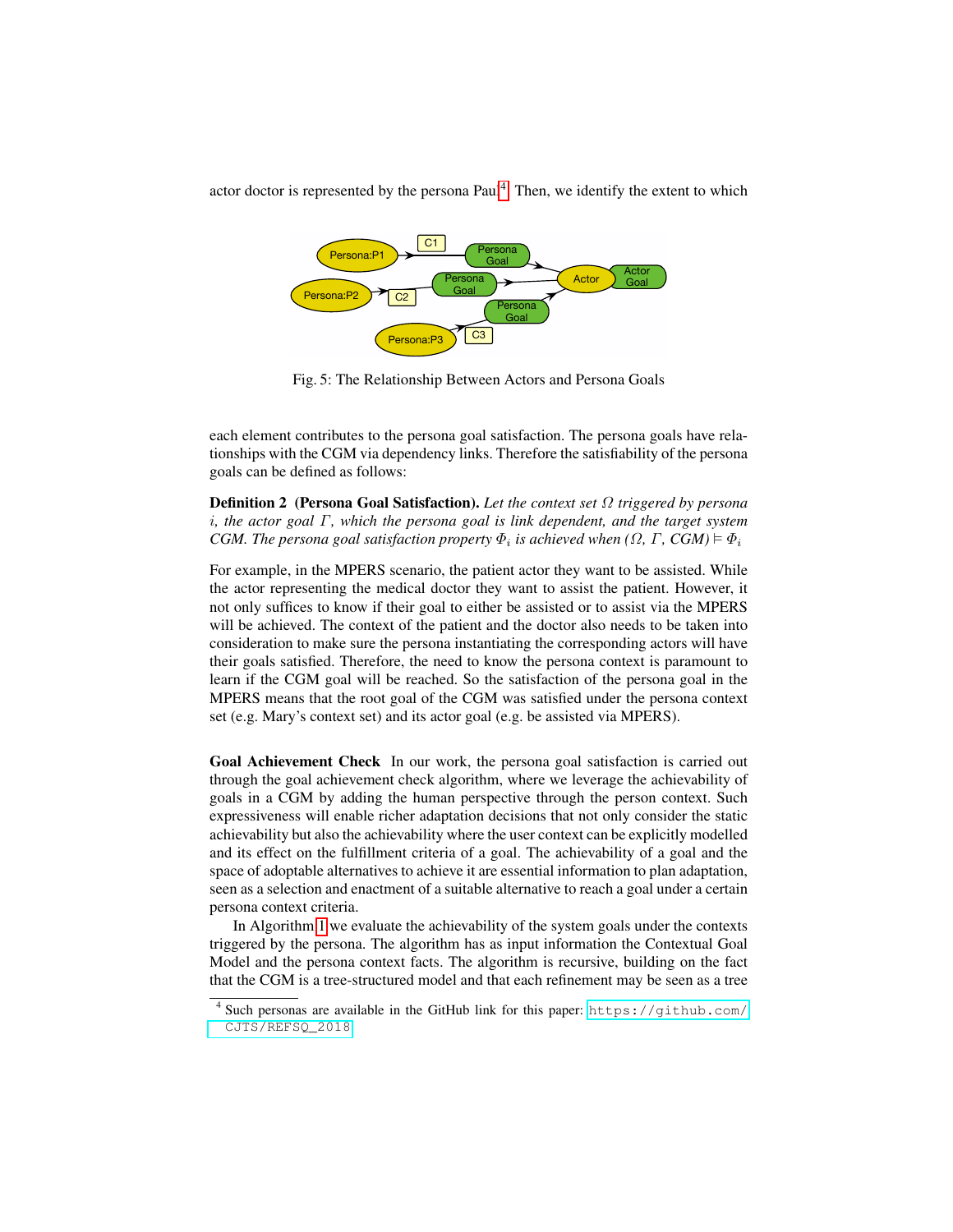node. The Algorithm considers the root node of the CGM (line 1). Given the context facts that characterise the persona and a set of logical relations between the context variables, in line [2,](#page-10-0) the call to *getContextSet* method returns the context sets triggered by the persona to check if there exists a truth assignment for all variables that makes the conjunction of the persona context formula satisfiable. If such assignment exists, then the formula is satisfiable, otherwise it is unsatisfiable under the assumed logical relations.

After that, the contextual goal model is traversed considering the mapped persona context set and the tree structure of the CGM. The algorithm checks whether the goal node is itself applicable under the current persona context (line [3\)](#page-10-0), returning NULL if it is not (line [4\)](#page-10-0). In the particular case when the node type is a task [\(6\)](#page-10-0) it can decide on the goal achievability and returns a plan consisting only of such task (line [9\)](#page-10-0). If the node is not a task, the Algorithm starts defining an execution plan that fulfills the persona context set (line [11\)](#page-10-0). For each of the applicable refinements (line [13\)](#page-10-0), it will evaluate if it is achievable (line [14\)](#page-10-0). If the refinement is achievable then, for OR-decompositions, the algorithm returns this plan immediately (line [17\)](#page-10-0) and for AND-decompositions it is added to the complete plan (line [20\)](#page-10-0). If the CGM node is not achieved the algorithm returns the root node of the failed subtree (lines [22](#page-10-0) - [25\)](#page-10-0). As such it means that in the fulfilment of that particular failing CGM node, better alternative strategies need to be addressed so that frustrations with the actual user do not happen under real life conditions. Finally, for AND-decompositions, should all refinements render achievable it will return the complete execution plan for the persona contextual information (line [28\)](#page-10-0).

## <span id="page-9-0"></span>4 Feasibility Study

To evaluate our method, which mainly formalizes the information of personas and map them as contextual requirements, we implemented the Algorithm proposed in Section [3.2](#page-8-2) and applied it in the MPERS CGM. The algorithm analyses the achievability of goals in a CGM when considering a certain persona and their attributes as contexts. The evaluation was designed according to the Goal-Question-Metric (GQM) framework [\[19\]](#page-15-8) presented in (Table [1\)](#page-11-0). For this purpose, we evaluated the efficiency of the algorithm, run it to test the achievability of goals and the planning it yields for each modelled personas with the varying attributes and goals. The purpose was to provide a proof of concept and evidence for feasibility.

#### 4.1 Experiment setup

The study consisted in evaluating the methodology in the MPERS case study. We used the goal model provided in Figure [1.](#page-3-1) We modelled four personas where three of them are patients (Mary, Jennifer and Dorothy) and one of them is a medical doctor (Paul). For the patients, we applied the five contexts modelled in Figure [1.](#page-3-1) As for the medical doctor we applied three new contexts: *Cc: means of communication, Ci: means of information sharing, Che: means of assisting*. The evaluation was based on a prototype implemented in C#. The experiments were executed on an Intel(R) Core i5, 1.6GHz and 4GB of RAM. For the sake of space, we do not report all the detailed information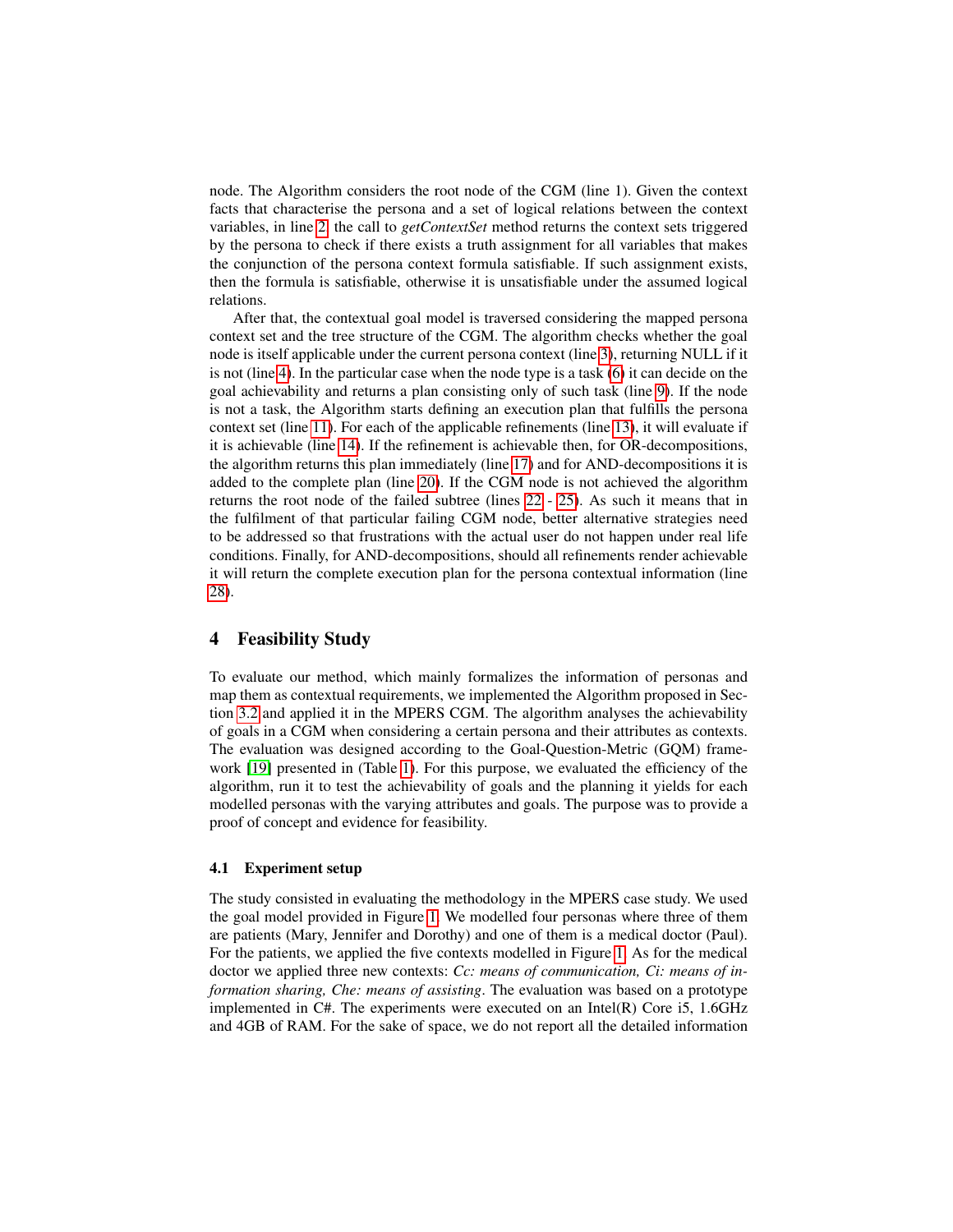<span id="page-10-0"></span>Algorithm 1 isAchievable(CGM cgm, ContextFacts personaFacts)

Require: CGM, PersonaFacts context facts

- 1: Goal node ← cgm.getRoot()
- 2: ContextSet persona ← getContextSet(personaFacts)
- 3: if !node.isApplicable(persona) then
- 4: return NULL
- 5: end if 6: if  $(node.getType() == task)$  then
- 7:  $p \leftarrow new Plan(node)$
- 8: p.achievable ← true
- 9: return p
- 10: end if
- 11: Plan complete  $\leftarrow$  NULL
- 12: deps  $\leftarrow$  node.getRefinements(cgm, persona)
- 13: for all Refinement d in deps do
- 14: Plan  $p \leftarrow d.isAchievable(cgm, persona)$
- 15: if (p.achievable  $\land$  p!= NULL) then
- 16: **if** (node.isOrDecomposition()) **then**
- 17: return p 18: end if
- 
- 19: **if** (node.isAndDecomposition()) **then** 20: complete  $\leftarrow$  addPlanToPlan(p, complete)
- 21: **end if**<br>22: **else if** (no
- else if (node.isAndDecomposition()) then
- 23:  $p \leftarrow new Plan(d)$
- 24: p.achievable  $\leftarrow$  false
- 25: return p
- 26: end if

```
27: end for
```
28: return complete

of our feasibility study and the implementation details, but they can be accessed via our provided Github repository link. [5](#page-10-1)

#### 4.2 Results

*Question 1: Is the algorithm efficient to come up with an execution plan?* – We evaluated the time for the algorithm to come up with an execution plan considering the MPERS CGM in Figure [1](#page-3-1) for the four modelled personas. The results showed that the algorithm took at most  $40.10^{-3}$ ms (40 microseconds) to come up with an answer for each persona context. Therefore, the algorithm can be considered quite efficient for setup analysed.

Formally speaking, the algorithm can be proven as linear time complexity  $O(n)$ , where  $n$  is the number of nodes in the CGM. The major complexity of the algorithm is in the execution of each Refinement  $d$  in  $deps$  (lines [13-27\)](#page-10-0). The algorithm recursively invokes itself for the CGM of the Refinement (sub goal, task or delegation). Since this

<span id="page-10-1"></span><sup>&</sup>lt;sup>5</sup> Source code, goal model and evaluation of our approach are available at: [https://](https://github.com/CJTS/REFSQ_2018) [github.com/CJTS/REFSQ\\_2018](https://github.com/CJTS/REFSQ_2018).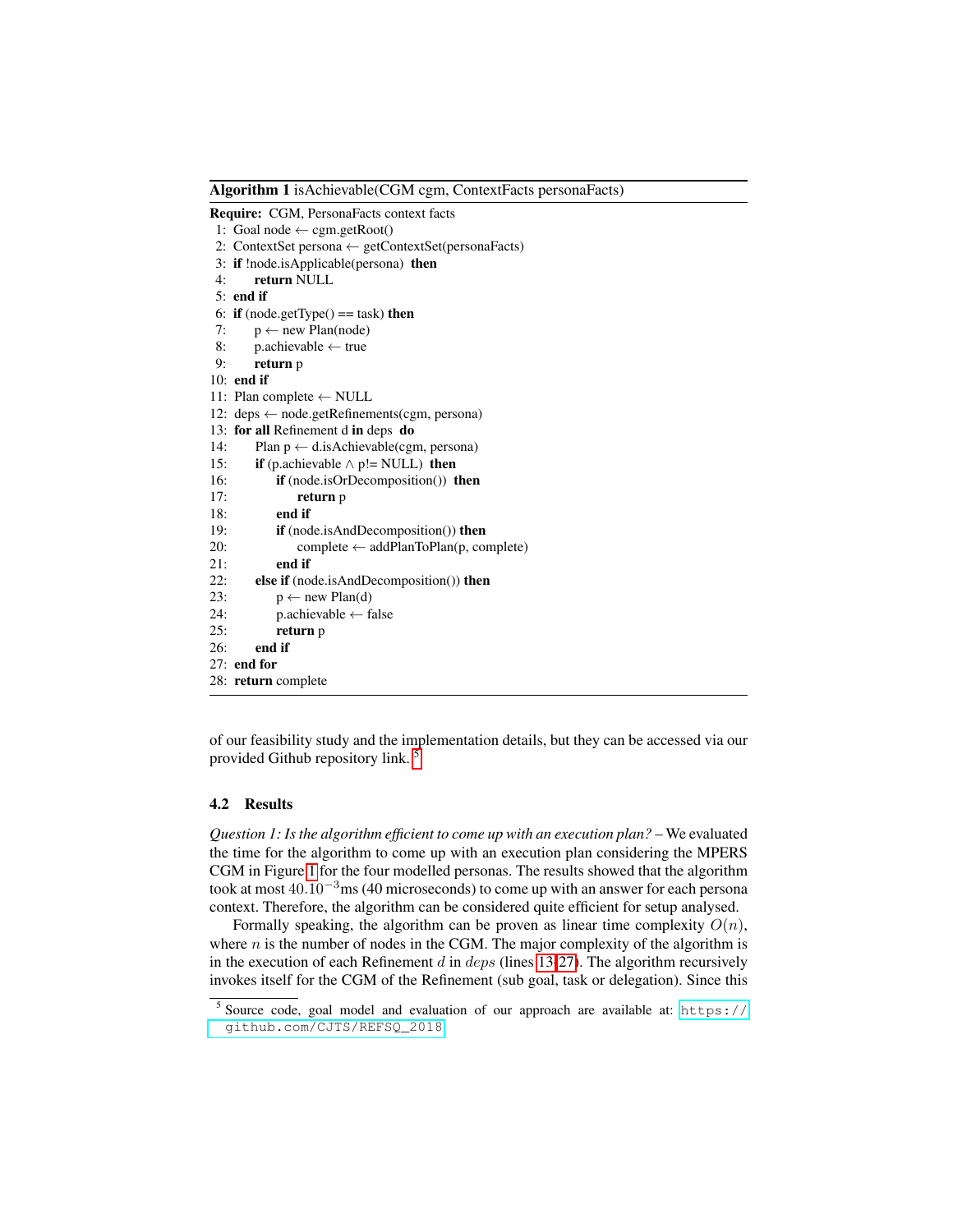Table 1: GQM devised plan

<span id="page-11-0"></span>

| Goal: Analysis of the achievability of the goals           |              |
|------------------------------------------------------------|--------------|
| Ouestion                                                   | Metric       |
| $Q1.$ Is the algorithm efficient to come up Execution time |              |
| with an execution plan                                     |              |
| Q2. Does the algorithm allow testing                       | Yes/No       |
| and explaining persona-based goal                          |              |
| achievability?                                             |              |
| Q3. Are the plans provided by the                          | % of correct |
| algorithm correct?                                         | plans        |

invocation is performed on trees of height lower or equal to the CGM tree we can consider that the root node has n refinements and this is performed in  $O(n_k)$  time, where  $n_k$  is the amount of nodes in the k sub tree of node n. Then, each node in the sub tree is visited exactly once. Therefore, the time to visit all n nodes is:  $O(n) + O(n_k)$ . That amounts to  $O(n)$ , since summing across the number of children of each tree node is equivalent to summing over all nodes. We should note that, in the particular case that the root goal is not applicable the algorithm simply returns NULL in constant time, thus  $O(1)$ . Likewise, the call to the getType method returns in constant time (lines [3-9\)](#page-10-0).

*Question 2: Does the algorithm allow testing and explaining persona-based goal achievability?* – We considered 19 distinctive facts for the considered personas. Such facts can be distributed in eight distinctive contexts: five for the patients and three for the medical doctor, as previously mentioned in the Study Setup and further explained in the Github link of this work. Having the root achieved for each persona means that the root goal of the MPERS' CGM is achieved and, therefore, considering the persona context, the system is able to meet its goals. Out of the four modelled personas, only Mary did not have the MPERS goals achieved. It happened due to the fact that Mary has technology aversion to some degree since she fears having frustrating experiences with technology (context fact  $f19$ ). Such fact triggers context  $C_t$  and hinders the goal fulfilment that the *central receives [p] info* since its left subtree will be fulfilled if the patient does not have technology aversion. As a result, alternative solutions need to be devised (and included in the MPERS CGM) particularly related to the *[p] info is sent to emergency* goal, where people with technology aversion, like Mary Collins, may be able to guarantee their information is sent under an emergency situation without requiring them to be technology friendly.

*Question 3: Are the plans provided by the algorithm correct?* – Out of the four modelled personas, the algorithm provided two execution plans as presented in Figure [6.](#page-12-1) We represent the two plans as one, where they differ on the highlights in red boxes. The activity in the red box labelled *Planning 1* corresponds to the available execution plan that is achieved in the context of Dorothy (patient) and Paul (medical doctor). While the activity in the red box labeled *Planning 2* corresponds to the available execution plan that is achieved in the context of Jennifer (patient). Note that the fact that Dorothy and Paul share the same planning does not mean they trigger the same contexts since their context sets are disjunctive. On the other hand, considering that Jennifer and Dorothy are both patients, they trigger different execution plans. While Dorothy has some difficulty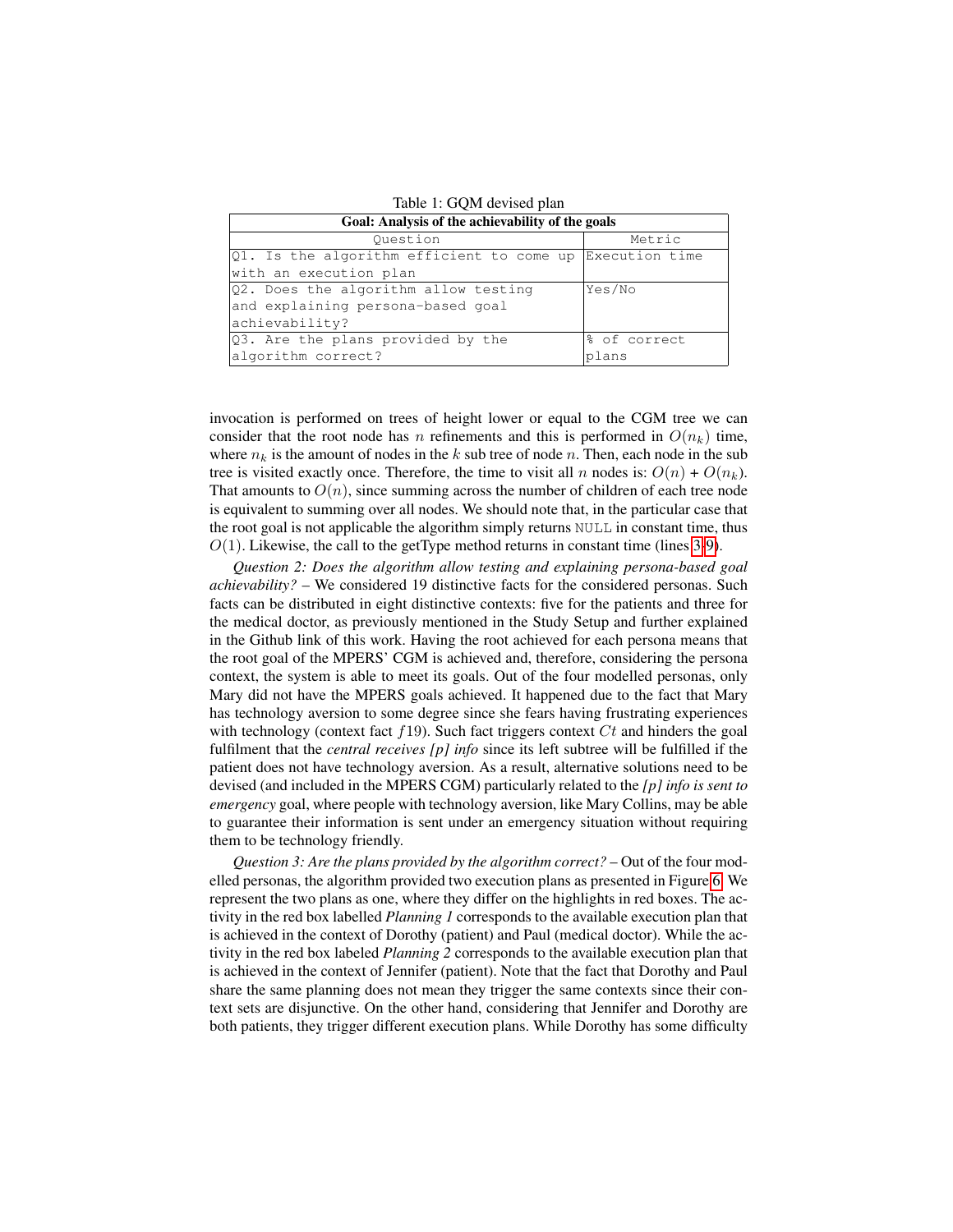in walking and therefore considered as having some problem on her ability to move *Cm*. In case she falls and her location identification is needed, the system will *Consider last known location of Dorothy*. The variability that the planning captured is exactly what has been conceived for those patients with mobility issue in the CGM devise. Therefore, the plans provided by our algorithm are correct.

<span id="page-12-1"></span>

Fig. 6: Achievable Plans for the provided personas contexts.

## <span id="page-12-0"></span>5 Related Work

Several works studied Persona in Software Engineering context [\[2](#page-14-3)[,10,](#page-15-9)[12,](#page-15-10)[3\]](#page-14-4). Haikara [\[12\]](#page-15-10) tackles the subject in agile software development where the argument is that agile software development methods do not seem to address usability and interaction design issues enough and the author proposes an extension on the interaction design process by using personas. Castro et al. [\[3\]](#page-14-4) use the personas technique and integrate it into the requirement analysis activity. They advocate the necessity to understand users who interact with the system. The work of Faily and Lyle [\[10\]](#page-15-9) illustrates how personas can be integrated into software tools to support usability and software engineering. That works presents guidelines that software engineering tools should incorporate to support the design and evolution of personas. By using personas in the requirement analysis phase they can gain a better understanding of the user and can improve the usability of the system. Chapman et al. [\[4\]](#page-14-2) propose a formal model to understand persona information in terms of factual attributes. They use such information to guide the extraction of a comprehensive variety of personas. In our work, we take personas a step further and embed them in the system requirements model so that we allow a more formal and automated support to the alignment between users diversity and the system at the early stage of goals and intentionality.

The works of [\[7,](#page-14-5)[8\]](#page-14-6) amongst the first to address personas in the context of a goal modelling process. They use the goals model to visualise and help validate personas. While in [\[7\]](#page-14-5) the author is concerned with usability issues, in [\[8\]](#page-14-6) the authors are concerned with trust issues. In our work, we use personas information as contextual facts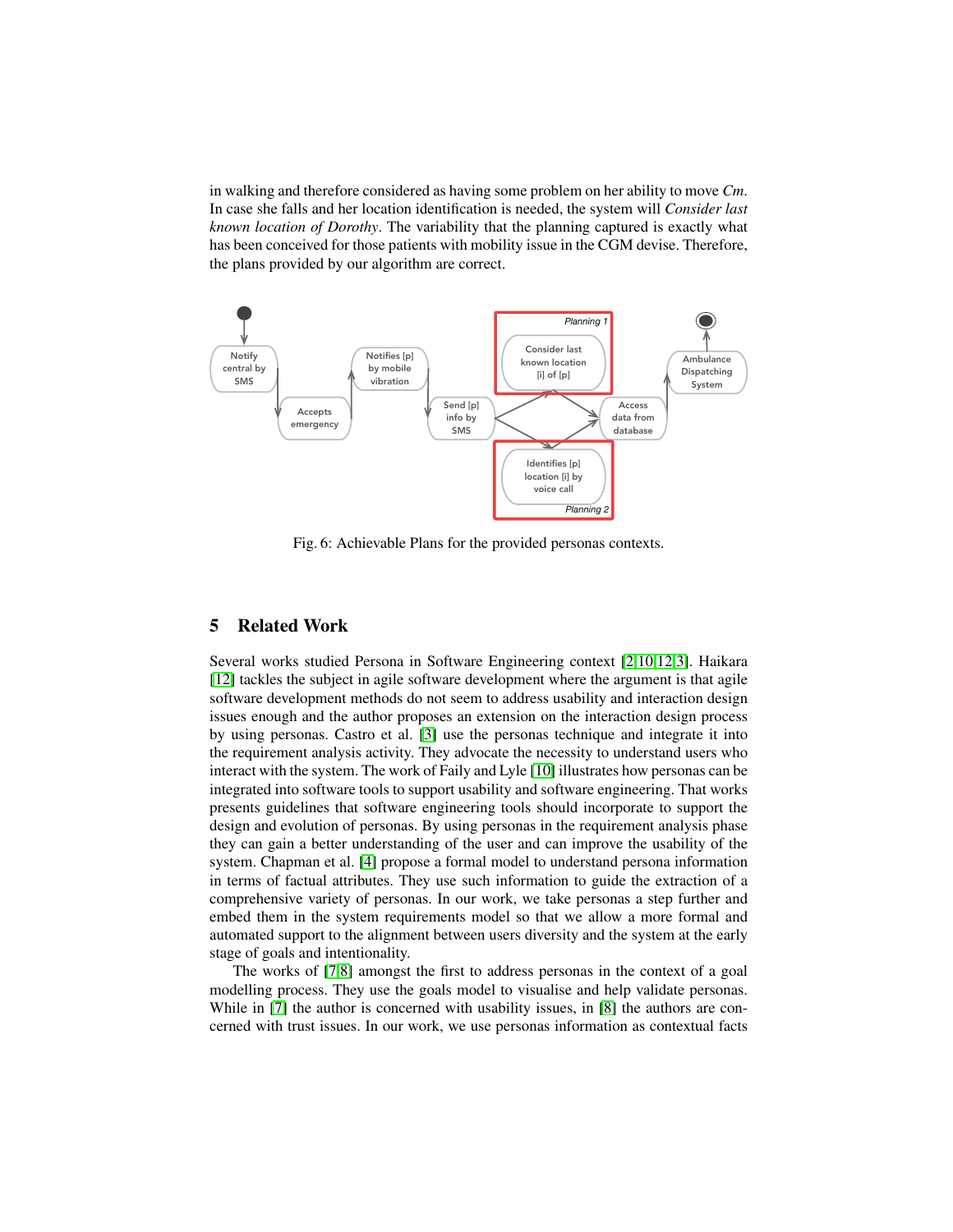and the impact personas-derived contexts will have in the goal model the personas might be embedded in. The work of Di Francescomarino et al. [\[6\]](#page-14-7) tackles personas in the context of goal modelling and uses the User-Centered Design (a series of well-defined methods and techniques that comes from social sciences) towards that integration. Their work aims at defining a modeling framework that integrates the goal-oriented paradigm, process modeling and User-Cantered design techniques and methods to capture the intentional elements of the user (e.g. goals, preferences, assets, etc.).

The work in [\[1\]](#page-14-1) proposes an explicit notion of context and its relation to requirements and applies that on goal model providing Contextual Goal Models (CGM). There are few works that adopt CGM as modelling baseline such as Guimaraes et al. [\[15\]](#page-15-3) and Mendonca et al. [\[14\]](#page-15-11). The work in[\[15\]](#page-15-3) uses the concept of Pragmatic Goals to enhance the contexts of CGMs. Pragmatic Goals are the idea that a goal's interpretation varies according to context. While the work in [\[14\]](#page-15-11) uses the CGM structure to provide quantitative dependability analysis by means of probabilistic model checking. Despite the benefits of their approach, they do not cater primarily for the human perspective which could hinder altogether their analysis processes in that aspect.

## <span id="page-13-0"></span>6 Discussion, Conclusion and Future Work

The use of persona as an enabling technique to personalize and add a human-centric aspect to business requirements was proposed. The premise is that this would make the system analysis closer to its personnel both in relation to their job role description and also unique personalities. While personas are usually used in the literature of HCI and usability, we argued that they can be equally useful at the early stages of requirements engineering including the intentionality and strategic interest modelling done via languages like goal modelling. Personas in this case are not only about how the users use the system typically but also about the alignment between their intentions and capabilities on one hand and the socio-technical solutions on the other.

Concerning the efficiency of our approach, we have shown the algorithm works in  $O(n)$  complexity. Therefore, the number of personas to be analysed would not be a computational issue. As for the optimal number of personas one should take into account, Chapman et al.[\[4\]](#page-14-2) have already proposed an ideal number of personas previously. Nevertheless, the higher the number of the personas, the more complex to map their information into the goal model. On the hand, such complextity stems from the mapping of contexts into goals following the CGM background approach. As for the application domain benefit, all those that benefit from a goal-oriented modelling approach could benefit from our work, if the human perspective should be taken into account as any socio-technical system would require.

We recognize that a better management of our approach requires a more elaborated conceptualization of personas. This includes the distinction between different families of personas characterizers and relations amongst them and goals. Remarkable classes of these attributes include capabilities, personality traits, collaborative and competitive nature, intrinsic and extrinsic motivation and learning styles. This should also be mapped to goals for fitness and alignment. For example, a business goal which requires heavy dependency and interaction with other actors to achieve would not fit a persona who is introvert in personality and prefers well-defined tasks and less tolerant to deviation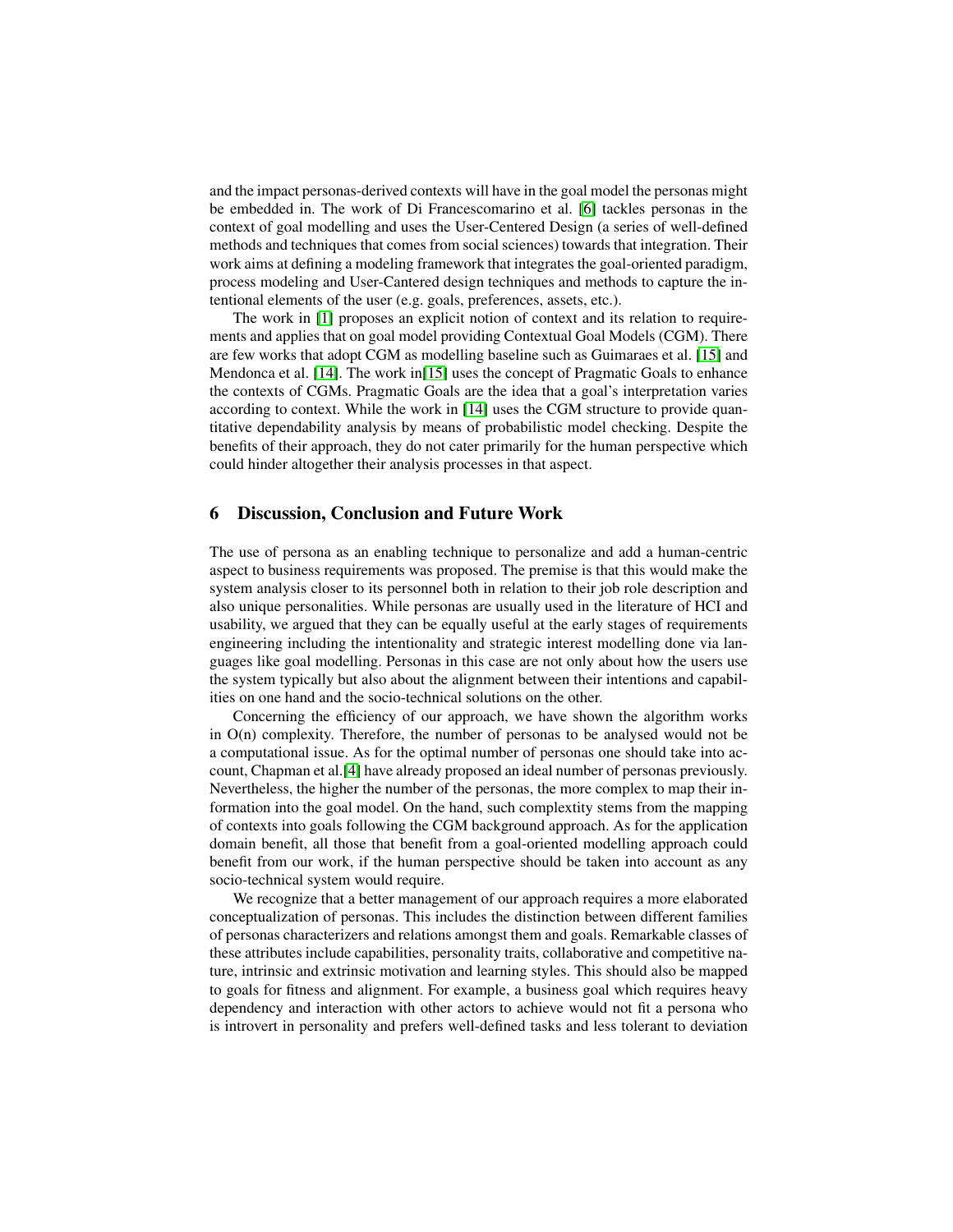from the norm. In addition, personas goals could be of various families as well including social recognition, values, promotion goals, etc. which are aimed to be achieved in tandem with the business goals but not part of the contractual settings.

For future work, as a process of specification we may need to think of two parallel processes to allow a separation of concerns. The first strand would concern the business requirements modelling while the other looks at the personnel and their expectations and requirements in the first instance. This would enable independence before the triangulation stage would start. Such a mixed-method could be applied in an iterative and evolutionary style where argumentation and negotiation can be enabled. Participatory design principles and processes would be a potential fit. In summary, a human-centred approach to requirements modelling would also benefit from similar approaches adopted at the design stage but adapted to the level of abstraction and emphasis of requirements modelling. Additionally, a real-life case study will be addressed.

## Acknowledgment

The authors would like to express their gratitude for the fruitful discussions with Shamal Faily, Felipe Pontes, Célia Ralha and Renato Pina during the development of this work. Genaína would like to thank CAPES-PROCAD for the partial financial support of this work.

#### **References**

- <span id="page-14-1"></span>1. R. Ali, F. Dalpiaz, and P. Giorgini. A goal-based framework for contextual requirements modeling and analysis. *Requir. Eng.*, 15(4):439–458, Nov. 2010.
- <span id="page-14-3"></span>2. M. Aoyama. Persona-and-scenario based requirements engineering for software embedded in digital consumer products. In *Requirements Engineering, 2005. Proceedings. 13th IEEE International Conference on*, pages 85–94. IEEE, 2005.
- <span id="page-14-4"></span>3. J. W. Castro, S. T. Acuña, and N. Juristo. Integrating the personas technique into the requirements analysis activity. In *Computer Science, 2008. ENC'08. Mexican International Conference on*, pages 104–112. IEEE, 2008.
- <span id="page-14-2"></span>4. C. N. Chapman, E. Love, R. P. Milham, P. ElRif, and J. L. Alford. Quantitative evaluation of personas as information. In *Proc. of the Human Factors and Ergonomics Society Annual Meeting*, volume 52, pages 1107–1111. SAGE Publications, CA, 2008.
- <span id="page-14-0"></span>5. A. Cooper et al. *The inmates are running the asylum:[Why high-tech products drive us crazy and how to restore the sanity]*.
- <span id="page-14-7"></span>6. C. Di Francescomarino, C. Leonardi, A. Marchetto, C. D. Nguyen, N. A. Qureshi, L. Sabatucci, A. Perini, A. Susi, P. Tonella, and M. Zancanaro. A bit of persona, a bit of goal, a bit of process... a recipe for analyzing user intensive software systems. In *iStar 2010– Proceedings of the 4 th International i\* Workshop*, page 36. Citeseer, 2010.
- <span id="page-14-5"></span>7. S. Faily. Bridging User-Centered Design and Requirements Engineering with GRL and Persona Cases. In *Proc. of the* 5 th *International i\* Workshop*, pages 114–119. CEUR Workshop Proceedings, 2011.
- <span id="page-14-6"></span>8. S. Faily and I. Fléchais. Eliciting and Visualising Trust Expectations using Persona Trust Characteristics and Goal Models. In *Proc of the* 6<sup>th</sup> International Workshop on Social Soft*ware Engineering*, pages 17–24. ACM, 2014.